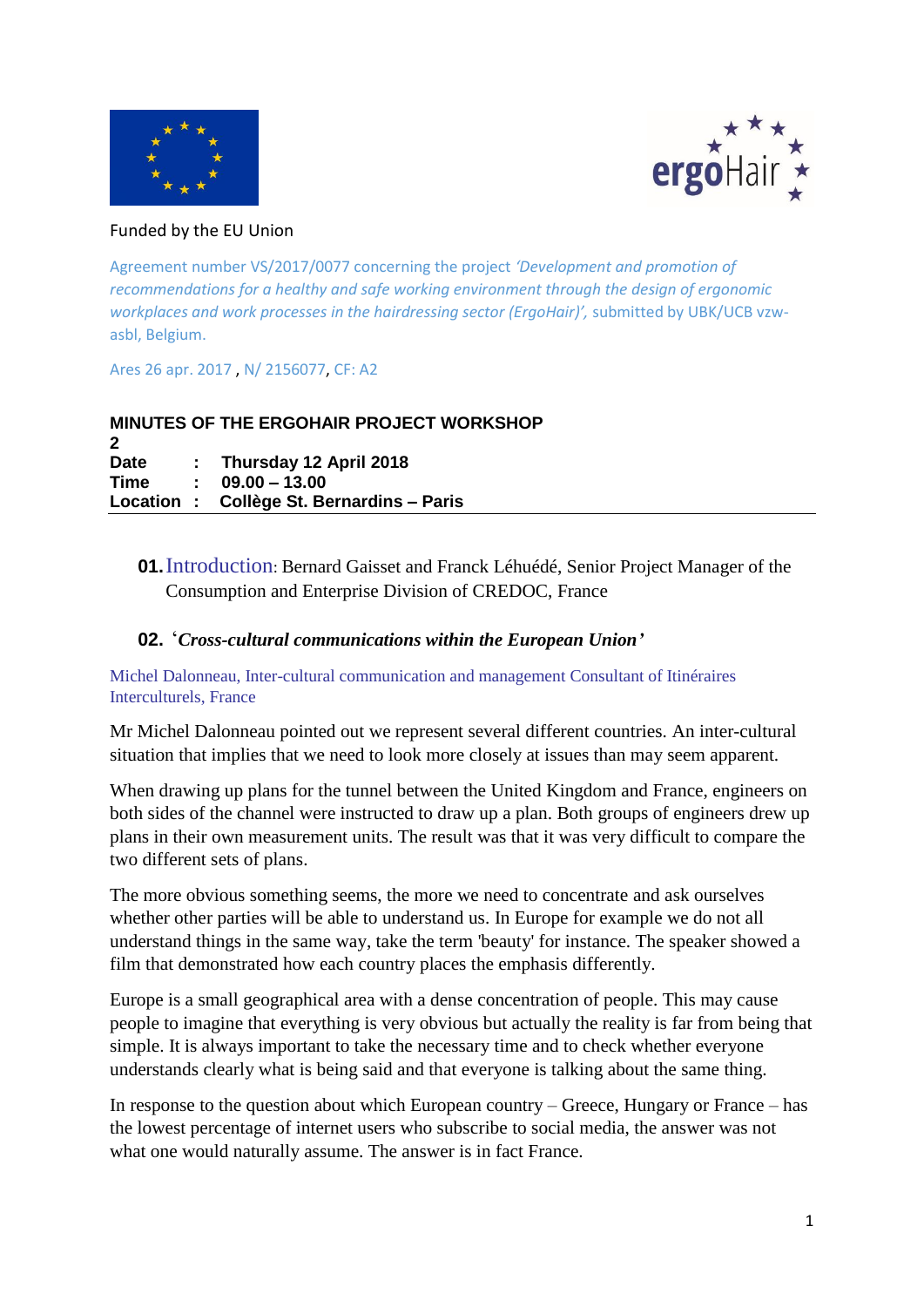The notion of culture can be compared with an iceberg, where only the top – food, clothing, language, music, architecture, etc. – are visible. The part that is concealed beneath the surface is made up of communication styles, behaviour, beliefs, values and norms, etc.

Different icebergs can sometimes meet – in meetings for example. When you bring different personalities together in one room, it is important to make allowances for their differences. In spite of the fact that people are likely to clash, we still need to ensure that we reach a commonly accepted solution. It is not possible to dismiss the differences in personalities in order to create the 'perfect' neutral European. We need to learn to accept each other with all our different personalities. This means that we cannot simply ignore the differences or base ourselves on obvious assumptions.

Which country out of Ireland, Lithuania or the Czech Republic has the highest readership of newspapers online? The answer is Lithuania.

Communications are transmitted via different media and in different ways. There are a host of different ways of communicating. One can communicate emotionally, following a clear communication plan or by avoiding confrontation.

So, even if we want to set up a European norm, we need to be aware of the different cultures involved. We will be able to avoid making value judgements if we follow certain rules.

# 0.3 Questions

There is no average European model for communications. Is it better to set something like this up per country or per group?

*If we have a common basis, we can indicate the different limits within that framework. Communicate exclusively with words and images, but avoiding body language.*

*As soon as a norm has been defined, we need to apply it. This means not only following up on the rules, but also taking account of the culture in each country.* 

# 0.4 Discussion in small groups

#### Conclusions

## Group 1: hairdryers

- Create a video with good examples
- Draw up a list of everything that is available within Europe

#### Group 2: wash basins

- We need to ask ourselves whether the target group is made up of hairdressers or consumers.
- Because hairdressers make up the largest proportion of people using wash basins, we think that hairdressers should make the decision, whilst taking account of the comfort of the customers of course.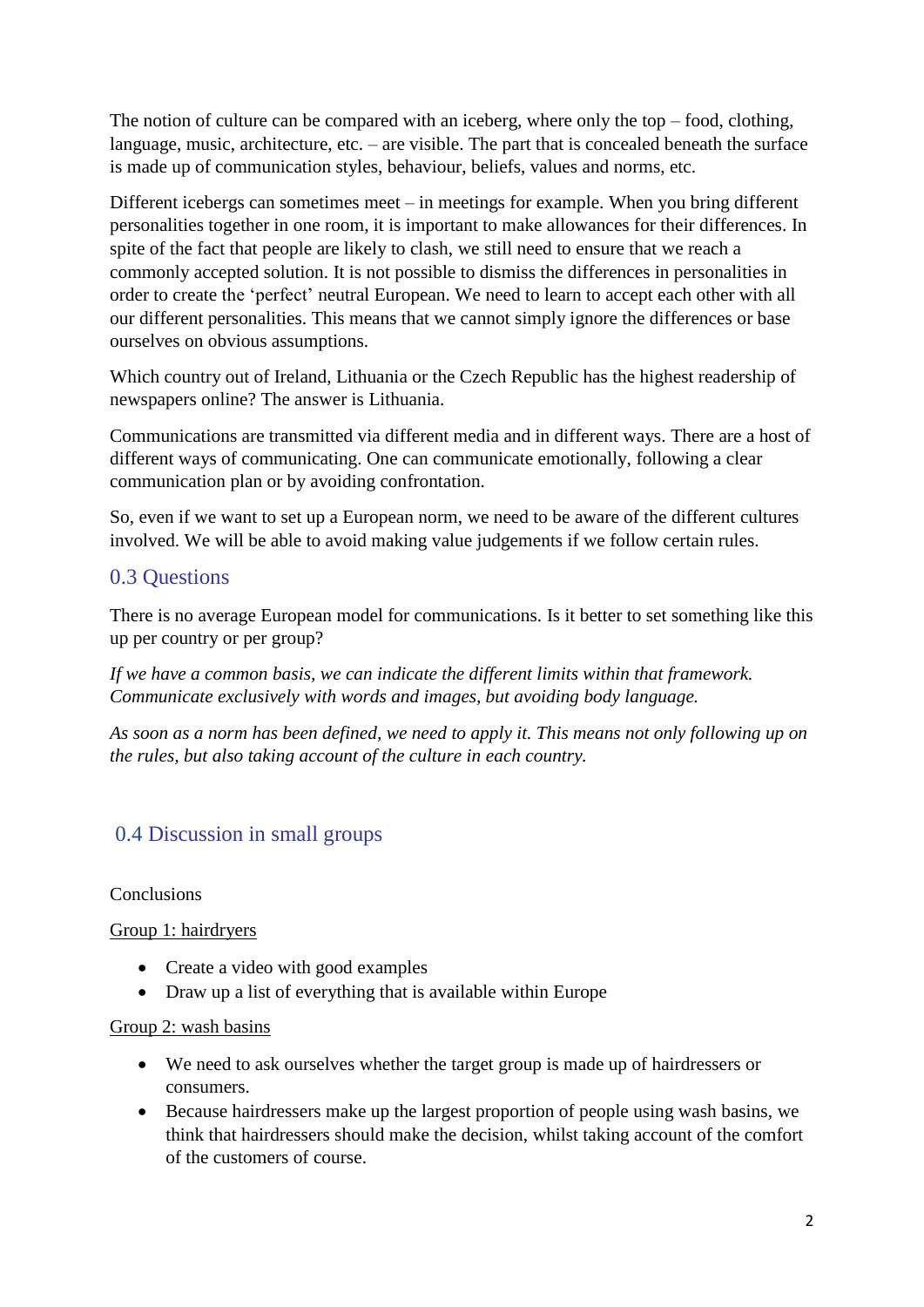Defining a norm takes longer than coming up with a recommendation. But we opt for rules to ensure healthy lifestyles.

## Group 3:

- Proposal for integrating rules governing health and safety into the EHC.
- Organise a follow-up workshop with groups of experts

### Group 4:

- Room for chairs, breaks and work space were all discussed.
- Norms will probably lead to some hairdressing salons having to close. This is why we would opt for recommendations.
- We have to take account of the legally binding breaks and perhaps offer additional breaks.
- Because some salons are small, it is difficult to define recommended work space. Recommendations are necessary for this topic too.

## Group 5:

- Do norms represent an obstacle or a hindrance? Is it possible that they may be too strict?
- Clarification should be provided regarding drawing up norms.
- We need to map out everything that has been discussed in all the different European countries on the subject of ergonomics.
- We also need to look at existing norms in place for the beauty care sector.
- There should be a norm governing the ergonomic aspect of equipment and salon interior design and layout.
- If a decision is made to draw up a norm, this should preferably be carried out via a major country such as France, Germany or Italy.
- When drawing up the norm, the big players from the hairdressing sector such as those in Germany, Italy, etc. should be involved.

# 0.5 Results and recommendations - **François Laurent**

We need to make sure we take account of the vulnerability of people. Salons have an economic function, but we also need to take account of social and ecological aspects.

We have sufficient scientific research. This is why we now need to tackle the issue of prevention. During the workshop steps about how to set up the layout and equipment of a hairdressing salon were certainly taken, as well as hairdressing equipment and eventual corresponding standards.

One important observation is that hairdressers really love their profession. Hairdressers are creative in spite of the low salaries and the flexibility that is required of them. 61% of employees would advocate a prevention policy. It is also very important to gain a good understanding of what we want to do and why, before we actually set about doing it. The role and responsibility of employers in terms of evaluation, discussion and carrying out exercises